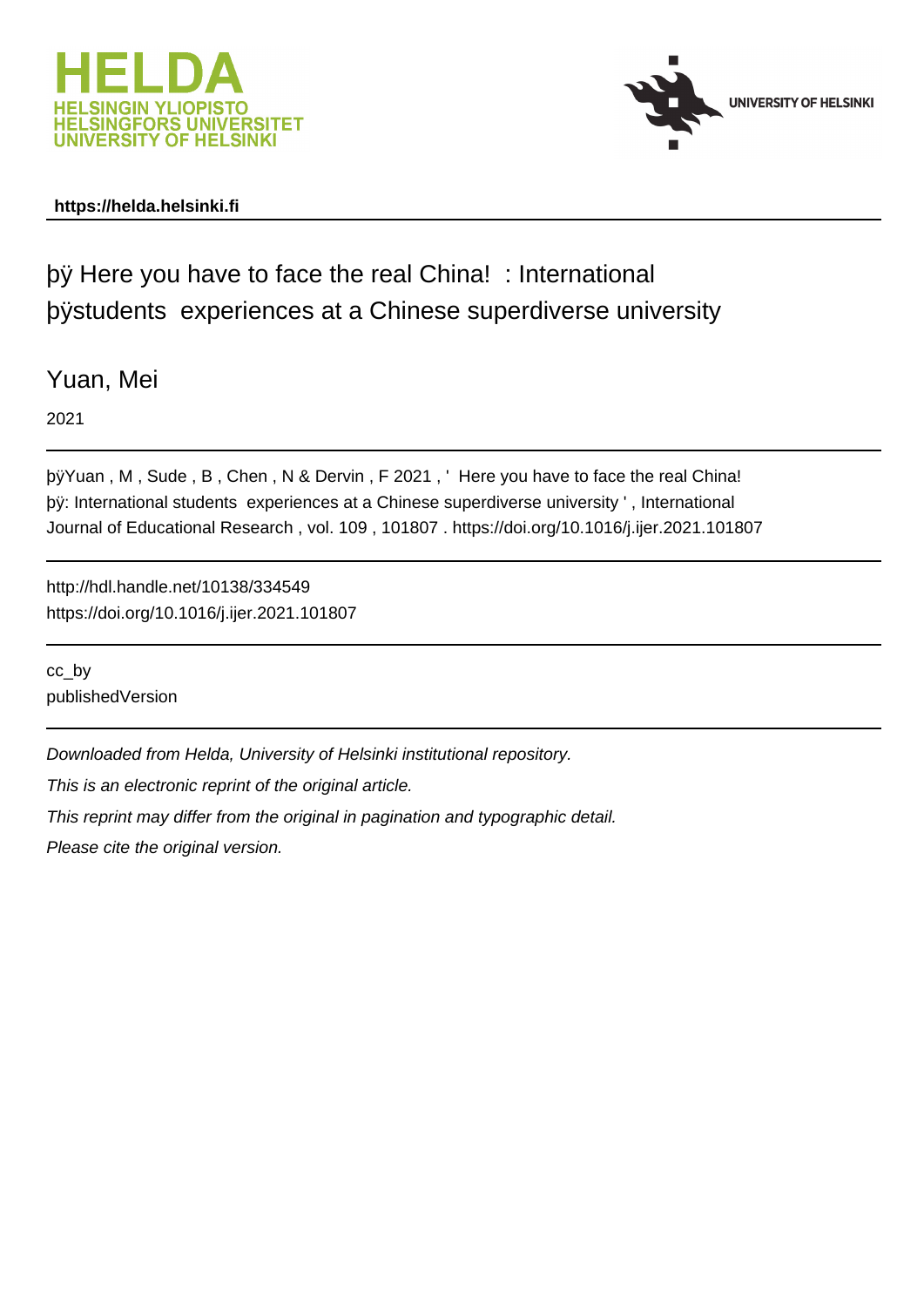Contents lists available at [ScienceDirect](www.sciencedirect.com/science/journal/08830355)



# International Journal of Educational Research

journal homepage: [www.elsevier.com/locate/ijedures](https://www.elsevier.com/locate/ijedures) 

履

**Educational Research** 

# "Here you have to face the real China!": International students' experiences at a Chinese superdiverse university



Mei Yuan  $^{\rm b}$ , Bilige Sude  $^{\rm b}$ , Ning Chen  $^{\rm c}$ , Fred Dervin  $^{\rm a,*}$ 

<sup>a</sup> *University of Helsinki, Finland* 

<sup>b</sup> *Minzu University of China* 

<sup>c</sup> *Tianjin University of Fine Arts and University of Helsinki* 

# ARTICLE INFO

*Keywords:*  Minzu internationalization China stay abroad Belt and Road Initiative superdiversity interculturality

# ABSTRACT

Using the concept and approach of *superdiversity*, this paper complements current studies on the internationalization of higher education by focusing on the understudied case of an ethnic-group serving institution in China. 17 international students at this superdiverse institution, where members of the 56 Chinese 'ethnic' Minzu groups live and study together, were interviewed about their experiences in Chinese and English. Considering the originality and complexity of this specific Chinese context, the authors chose Dialogic Discourse Analysis to analyse the data. This complex analytical method allows to identify and problematise the ways superdiversity seems to have influenced (or not) the students' stay in China and their engagement with Minzu. Although superdiversity is reported as a pull factor for most students, their experiences of it and encounters with members of different Minzu groups, appear to be limited. However, the students' knowledge and awareness of this important aspect of Chinese society is compelling when the students discuss what they have learnt interculturally. They also seem to have modified many of their essentialist and culturalist representations of China. The article ends with recommendations for both scholars and Ethnic group-serving institutions in China and elsewhere, for rethinking intercultural experiences in study abroad.

# **1. Introduction**

Although the COVID-19 crisis seems to have put educational mobility and migration on hold for a moment, more than half a million international students were registered at Chinese institutions of higher education in 2018 (Ministry of Education, 2019), which means that, according to Tsegay et al. (2018: 184), "China is becoming one of the world's leading destination countries for international students from all over the world". Today, research on the students' experiences in the Middle Kingdom has also started to grow both in China and internationally (Tian, Dervin, & Lu, 2020). Many studies have concentrated on the students' intercultural growth, with a broad focus on 'Chinese culture', but appear to be ambivalent about it (e.g. Tian & Lowe, 2013).

Many such studies have often treated host institutions as homogeneous and monolithic, purging them of the potential influence of their local plurality on students' intercultural growth and labelling the local students merely as 'Chinese' – disregarding China's internal diversity. Using the concept and approach of superdiversity (Vertovec, 2007), as an essential component of interculturality, this paper complements current studies on the internationalization of Chinese higher education by focusing on the understudied case of

Corresponding author.

*E-mail address:* [fred.dervin@helsinki.fi](mailto:fred.dervin@helsinki.fi) (F. Dervin).

<https://doi.org/10.1016/j.ijer.2021.101807>

Received 23 February 2021; Received in revised form 14 May 2021; Accepted 15 May 2021

Available online 7 June 2021<br>0883-0355/© 2021 The Author(s).

Published by Elsevier Ltd. This is an open access article under the CC BY license [\(http://creativecommons.org/licenses/by/4.0/\)](http://creativecommons.org/licenses/by/4.0/).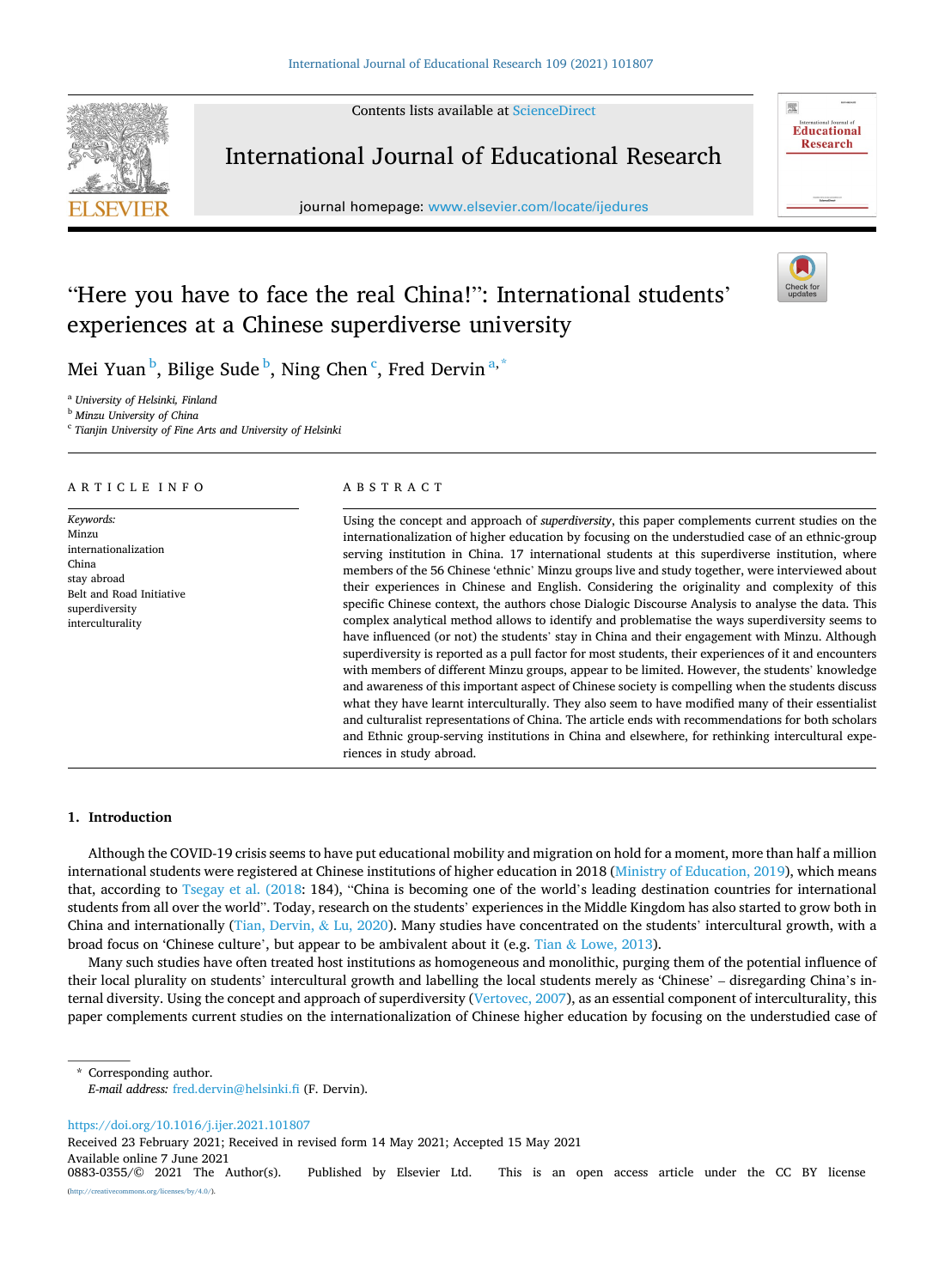so-called Ethnic-minority serving institutions ( $X$ iong,  $2020$ ), referred to as Minzu (民族) universities here. In this paper we use the term Minzu to refer to Chinese superdiversity as it avoids misperceptions and inadequate connotations contained in words like *ethnicity, minority, nationality* in English and other languages. In China there are 17 Ethnic Minority Colleges and Universities, where members of the 56 Chinese Minzu groups live and study together. Minzu University of China (中央民族大学; MUC hereafter), a national-level institution located in Beijing, is used here as a case study to examine the position and experiences of international students. MUC has a 'key university status' in China and is transdisciplinary, with around 20,000 students and 1,200 staff. Each year around 400 international students are registered at MUC. Its objective is to build a 'first-class ethnic university in the world'.

On MUC campus, members of the official 56 Minzu groups of China live and study together in different kinds of programs. International students joining the university can take tens of different degree programs, with many focusing on Minzu issues. Considering the superdiversity that is represented by both the social-interactional and study characteristics of MUC, we hypothesize that such a rich educational context could have a positive influence on international students' intercultural growth, especially in terms of experience, perceptions of China and reflections on Self and Other (Holliday, 2010). 17 international students from this superdiverse institution were interviewed to test this hypothesis.

# **2. Minzu superdiversity as a special entry into interculturality?**

# *2.1. Problematising superdiversity*

Introduced in 2007 as a convoluted analytical lens of the multifaceted (internal and international) migration flows in the British context by Steven Vertovec, superdiversity is used mostly to describe today's link between the demographic complexities of ('Western') postmodern societies and political, economic, policy, technological and socio-cultural changes. Vertovec (2007: 1025) describes superdiversity as the "transformative diversification of diversity". According to Arnaut & Spotti (2015: 1) "Superdiversity rests on the growing awareness that over the past two and a half decades the demographic, sociopolitical, cultural, and sociolinguistic face of societies worldwide has been changing due to ever faster and more mobile communication technologies and software infrastructures, along with the ever-expanding mobility and migration activity related to major geopolitical changes around 1990". A large amount of research fields uses the concept and approach: anthropology, geography, law, linguistics, political science, urban planning (amongst others). The concept has been used to describe many and varied phenomena such as cultural, linguistic and cultural elements in different countries: e.g. Belgium, Egypt, Israel, Italy, Japan, Nigeria, and Zimbabwe. Superdiversity is often presented as a critique and an alternative way of talking about diversity beyond e.g. the dichotomy of multiculturalism and interculturalism (Blommaert  $\&$ Rampton, 2011; Fomina, 2006). What is more, according to Blommaert (2015: 82), this concept and approach to diversity can help scholars move beyond "the rules of a spatially imagined political, historical, social, cultural and linguistic monocentricity". Ndhlovu (2015: 33) claims that one of the most important consequences of superdiversity is "the increase in the lack of predictability of people's identities, their belief systems, their linguistic repertoires and how their needs can best be met both by government and non-government agencies".

In 2017 Vertovec reevaluated the influence of the concept in global research. He notes that superdiversity is used in many, varied and sometimes problematic ways in research:

- A synonym for 'very much' diversity (Aspinall & Song, 2013);
- A way of talking about the presence of 'more ethnicity' (people from more countries) (Syrett & Lyons, 2007);
- A backdrop for a study, a new condition or setting (Burdsey, 2013);
- A call to move beyond ethnicity and to include additional identity markers such as gender;
- A call for methodological reassessment of studying e.g. communication and the Structure (Blommaert, 2015);
- A multidimensional reconfiguration of social forms to include multiple variables when analysing diversity (Longhi, 2013);
- A device for drawing attention to new social complexities such as globalization and migration, ethnic categories and social identities, and new social formations.

For Vertovec (2017: 125), the latter, which he refers to as "the search for better ways to describe and analyse new social patterns, forms and identities arising from migration-driven diversification", is the most appealing aspect of superdiversity. On top of these aspects, Vertovec (2017: 126) asserts that diversification leads to new and/or revised phenomena such as representations (prejudice), inequality and segregation, but also new encounters with space and "contact" (so-called cosmopolitanism and creolization). Superdiversity as a concept and an approach is meant to support scholars in moving beyond the essentializing of groups by being critical of methodological nationalism and ethno-national perspectives (Vertovec, 2007).

Many critical voices have also assessed the use of superdiversity in research. This is the case of Finex Ndhlovu (2015) in an important article entitled "A decolonial critique of diaspora identity theories and the notion of diversity". In the article the scholar reviews the limitations of superdiversity, which we find to be important for our study:

- Although superdiversity tries to describe what is referred to as 'new' phenomena, Ndhlovu (2015: 34) claims that "there is absolutely nothing new and novel about this since migration is not a new phenomenon at all", reminding us e.g. that pre-modern and pre-colonial African societies also experienced 'superdiversity' but have been labelled otherwise by Westerncentric research.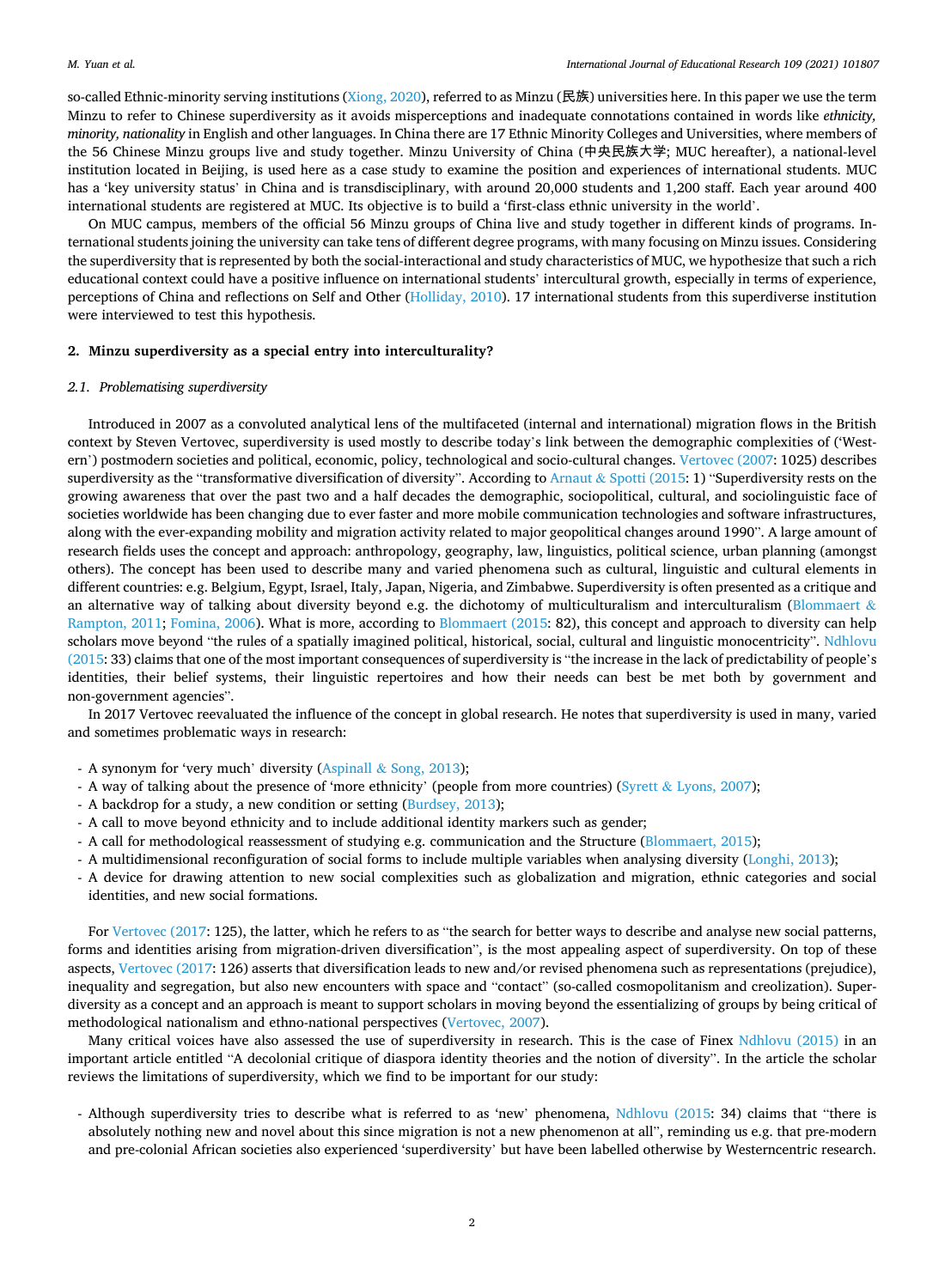#### *M. Yuan et al.*

- Following Makoni (2012), Ndhlovu (2015: 34) is critical of the illusion of equality, social justice and positivity created by superdiversity as referring to changing and multidimensional patterns, as if they were taking place in a neutral, and symmetrical world.
- Superdiversity as a Westerncentric concept seems to impose a worldview of identities "often masked behind discourses of universalism, modernity, globalization and other similar terminologies" (Ndhlovu, 2015: 28). Ndhlovu (2015: 29) thus asserts that superdiversity eclipses alternative explanatory and analytical frameworks, especially from the Global South, such as Decoloniality and Southern Theory.

In the field of intercultural communication education, Holliday (2010: 74) warns about the somewhat resistant "lack of belief that the non-Western Other can be complex and sophisticated just like us." As such, the international literature on the concept of superdiversity seems to ignore the Chinese context. Very few publications were identified about the topic of superdiversity or superdiversity was used as an approach in research on China. The few available studies focus on some aspects of language issues (Dong et al., 2012: 349). On the other hand, Varis and Wang (2011), in their study of the internet in China, examine both the 'heterogeneity' and the multiple layers of normativity of superdiversity in the Chinese virtual sphere. Some studies of superdiversity relate to Chineseness but in contexts of migration. For instance, Huang (2018) in *Discourses of Chineseness and superdiversity*, focuses on superdiversity and difference in the British Chinese diaspora.

What discussions of superdiversity in relation to study abroad in China, especially within the context of Minzu institutions, could help us achieve and take into account include:

- According to Fanshawe and Sriskandrajah (2010), the potential main benefit of considering superdiversity as a lens is that "people can't be put in a box anymore". This can also help scholars revise established differences and hierarchies related to discourses of multiculturalism and interculturality (Vertovec, 2017). This is important to move beyond Blommaert's (2015) 'monocentricity' and to take into account the fact that "people's identities, their belief systems, their linguistic repertoires" are not always predicatible (Ndhlovu, 2015).
- Kell (2013) argues that superdiversity, in relation to sociolinguistic issues, can help us add "layer upon layer of complexity". This is where the notion of Chinese Minzu could come into play.

#### *2.2. Chinese Minzu as superdiversity?*

Although research on international students in China is expanding, especially in relation to students' adaptation (Su, 2017), acculturation (Tian & Lu, 2018), academic socialization (Ding, 2016), studies on students' experiences often fail to take the superdiversity of China into account – especially in relation to Minzu aspects. Although superdiversity has been applied mostly to the context of migration to the West and some big metropolitan areas around the world, we believe that it is relevant to China as a multi-Minzu country. China is not an 'empire of uniformity' as was asserted by the American geographer Jared Diamond (1996), and by many other scholars and commentators (see Cheng, 2007). For Mullaney (2016: 290) Chinese 'ethnic diversity' (Minzu) is based on histories of "the *longue dur*´*ee* history of empire, migration, human geography, and cultural interaction; and the history of how and why, at different moments in time, human societies choose to categorize, organize, and administer human difference in one way over another."

The Middle Kingdom is in fact a unitary multiethnic state, for which superdiversity is a central characteristic. It is important to note that Minzu groups in China are indigenous peoples. Politically Minzu groups are the product of an ethnic classification project started in China in 1953 and finished in 1990 (Zang, 2016). 56 Minzu group identities and memberships are officially recognized by the Chinese State today. The Han 'majority' represents about 91.5 % of the population while the other 55 Minzu groups such as the Huis, Mongols, Manchus and Tibetans, 8.5 % (Zang, 2016: 1). With a population of 106 million, these 55 Minzu groups account for 8.41% of the country's total population (Ma, 2017: 130). China has been described as consisting of different Minzu groups that interact with each other and have been integrated into the Chinese nation during its long history. Different Minzu groups are scattered in different territories of the country, with many concentrated on border regions with e.g. Kazakhstan, Korea, Mongolia, and Russia. Although politically the 'borders' between Minzu affiliations are clear-cut, which may divide superdiversity into nice and neat pieces of diversity, the reality is much more complex. Wang and Du (2018: n. p.) argue that "it is necessary to point out that Minzus are not a group of homogenous people. The differences within ethnic minorities should not be ignored as well". In the field of Critical Han Studies, Joniak-Luthi (2015) looks into the identity nuances of narratives of the Han Minzu in her book *The Han: China's Diverse Majority.* She shows how this complex identity which tends to be essentialized by some Western scholars is maintained and reproduced. Finally, it is also important to note that some Minzu groups have different first languages on top of Chinese Mandarin, the common language of Mainland China.

There are some theoretical underpinnings of Minzu such as the notion of "plurality within unicity". In 1988 anthropologist Fei (1988) published the oft-quoted paper "The Chinese Nation with Multi-ethnic Groups" which contains a macro-theory of the formation and structural characteristics of the Chinese nation. His main analytical element of China as a unified multi-ethnic country is summarized in the phrase 一体多元 (*yiti duoyuan, united but pluralistic*). The idea of "Pluralistic Unity of the Chinese Nation" emphasises both difference and similarity between Minzu groups and its concerns have more to do with economic development rather than e.g. issues of political equality. Going back to Ndhlovu's (2015) critique of superdiversity as a Westerncentric concept we could add Minzu to the list of alternative explanatory and analytical frameworks - alongside e.g. Decoloniality and Southern Theory.

In this short summary of Minzu in Mainland China, we see that the notion of Chineseness, although it covers all citizens of the country, is much more complex than one would expect and can be both conceptualized and examined in terms of superdiversity.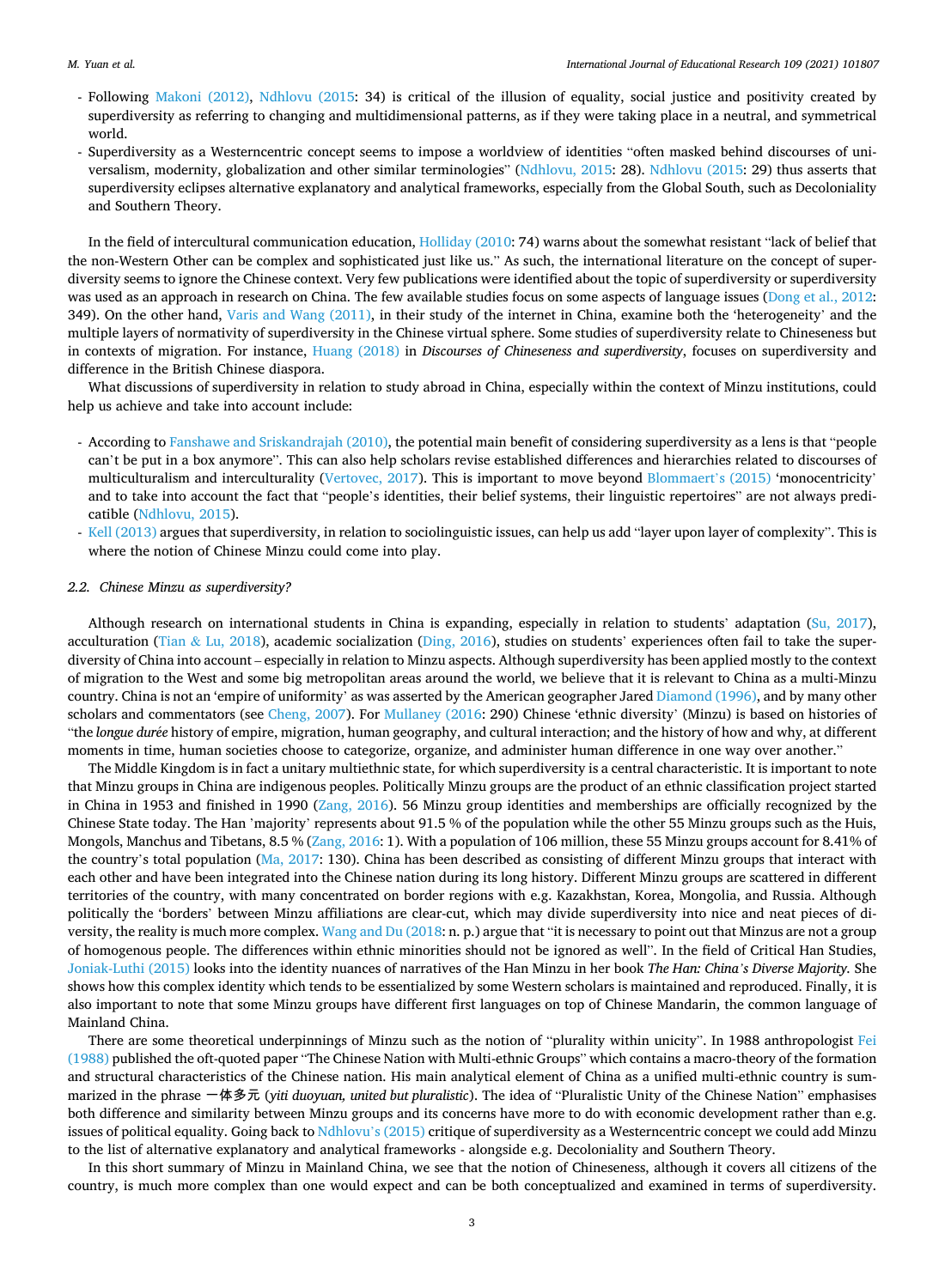Chinese individuals tend to experience this superdiversity in terms of (amongst others) languages, cultures, and sometimes worldviews/religions. Their identity thus tends to be situated on a continuum of Chineseness and Minzu. Like superdiversity, Minzu is used here both as a concept referring to 'very much' diversity but also to the presence of 'more ethnicity' and as the backdrop for the Chinese context of study abroad (Vertovec, 2017). Minzu can also serve as a move beyond ethnicity to include e.g. socio-economics and gender.

Song and Xia (2020: 3) argue that "existing studies on international students' intercultural experiences have not paid adequate attention to the potential impact of the socio-economic and cultural diversity within China". Our paper aims to contribute to filling in this gap with a case study at a superdiverse Minzu university in Beijing.

# **3. Materials and Methods**

In our study, we wish to contribute to 'diversifying' research on study abroad in China, beyond an implicit/explicit monolith, and to offer a new way to describe and analyse students' experiences. Superdiversity serves as a lens to examine the experiences of international students at a Chinese Minzu University (Vertovec, 2017). Based on interviews with 17 international students we ask the following questions:

- Why did the student choose this specific superdiverse university? What were their motivations and expectations?
- What is their experience of it? How much does superdiversity seem to influence their experience?
- What is the impact of the university superdiversity on their views of China and the Chinese? Does it increase their sense of "the transformative diversification of diversity" (Vertovec, 2007: 1025)?

All in all, we are interested in how much superdiversity seems to guide the students' experiences of Minzu University.

17 international students (10 males and 7 females), whose age ranged from 22 to 24, were recruited for individual interviews through purposeful sampling (Patton, 2002). All the countries represented by the students, belong to the group of 138 countries of the Chinese Belt and Road Initiative (BRI) - close economic partners of China. 12 of the students were from countries bordering China, with some of them sharing linguistic and cultural characteristics with Chinese Minzu (e.g. students 8 and 16). The students in our research were all degree students (Master's Level) studying Chinese as a second language in the same class, which allows us to consider the participants to share enough basic similarities for comparative purposes. Table 1 summarizes the students' characteristics.

Each individual interview, which took place in a separate room at a café on MUC campus, lasted between 30 and 45 minutes and was led in both Chinese and English. Two of the authors were sitting with the students during the interviews and asked questions in turn. The interviews were audio-recorded and transcribed verbatim. The Chinese elements were translated and cross-checked between all the writers to ensure coherence and transparency of the transcriptions. Once the transcriptions and translations were ready, we performed a first deductive coding of the interviews to identify relevant moments of engagement with and positioning about *superdiversity, identity* and *Minzu* in the data (von dem Berge, Poguntke, Obert, & Tipei, 2013). 52 such moments were identified in the 17 interviews. A systematic analysis of the collected excerpts ensued, by means of discourse analysis in its dialogic form (see e.g. Matusov et al., 2019). This discursive perspective, which complexifies the way data is treated 'below the surface of what people utter', assumes the centrality of dialogism in human sociocultural practices (Linell, 1994). This means that what speakers utter (e.g. interviewees in this paper) is considered to derive from multiple dialogues, whose sources include the 'real' utterer (e.g. the research participant refers to a media report to justify an argument), the interlocutors (e.g. interviewers here) and ('invisible') audiences (e.g. direct addressees, potential overhearers). It is important to note that some of these sources are not always identifiable (Linell, 1994). In their utterances, interview participants (the 'speakers') handle, manipulate and arrange these many and varied voices to construct answers to questions (Linell, 1994). In order to analyse the data dialogically, we have systematically examined how discourses of superdiversity, identity and Minzu were constructed through the use of multiple sources. The method consisted in combing through the excerpts, using

| Table 1 |                           |
|---------|---------------------------|
|         | Students' characteristics |

| Student | Nationality  | Gender | Subject                      |
|---------|--------------|--------|------------------------------|
|         | Indonesian   |        | Chinese as a second language |
|         | Indonesian   |        | Chinese as a second language |
| 3       | South Korean |        | Chinese as a second language |
|         | Uzbek        | M      | Chinese as a second language |
| 5       | South Korean | M      | Chinese as a second language |
| 6       | <b>Uzbek</b> | M      | Chinese as a second language |
|         | Lao          | M      | Chinese as a second language |
| 8       | Mongolian    | M      | Chinese as a second language |
| 9       | Egyptian     | F      | Chinese as a second language |
| 10      | Thai         | M      | Chinese as a second language |
| 11      | Vietnamese   |        | Chinese as a second language |
| 12      | Congolese    | F      | Chinese as a second language |
| 13      | Kazakh       | M      | Chinese as a second language |
| 14      | Uzbek        | M      | Chinese as a second language |
| 15      | Pakistani    | M      | Chinese as a second language |
| 16      | Vietnamese   | F      | Chinese as a second language |
| 17      | Italian      | M      | Chinese as a second language |
|         |              |        |                              |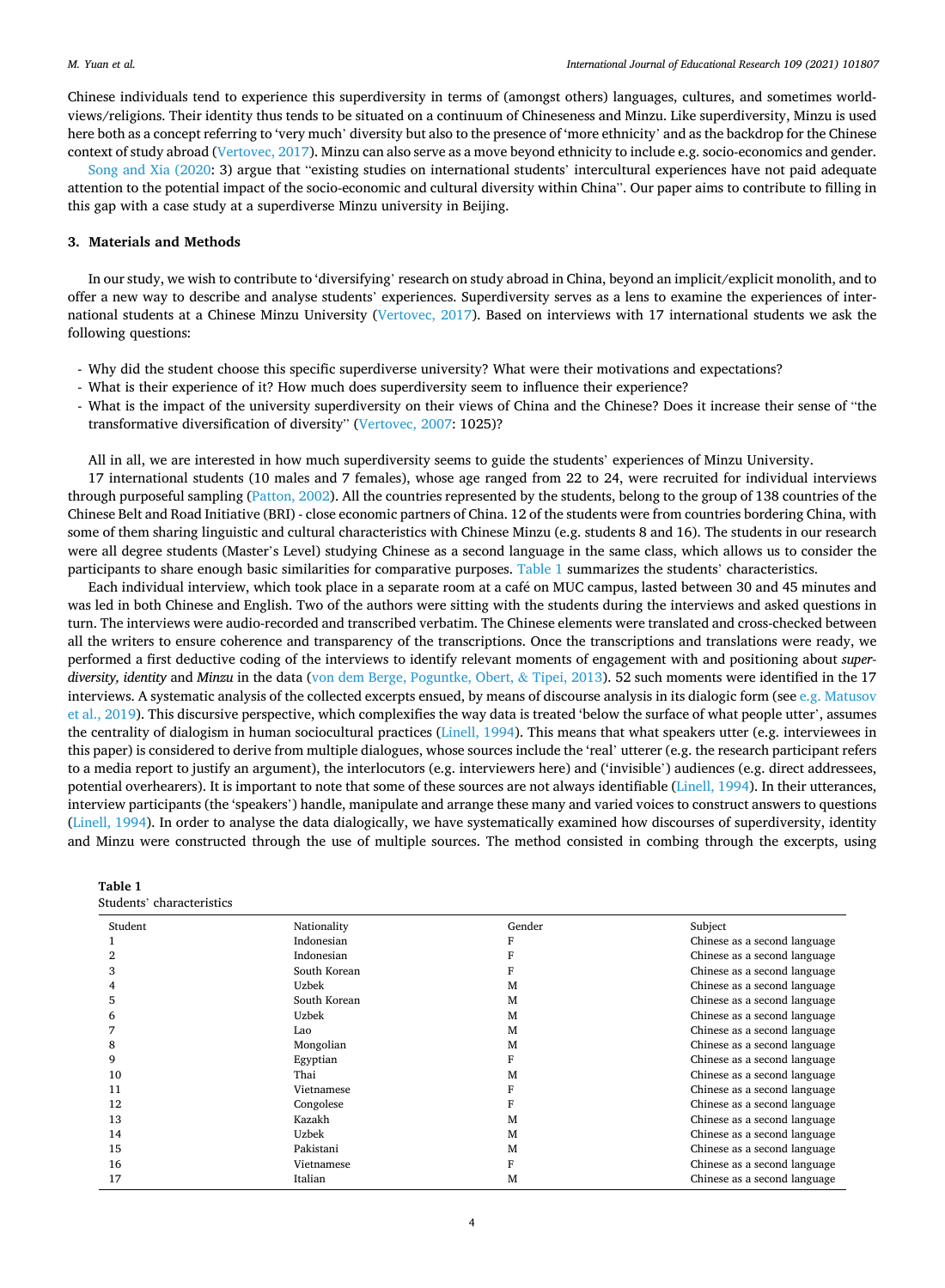linguistic elements indicative of dialogism such as *represented discourses* (i.e. using the voice of others to support a claim, the 'real' utterer), *subjectively marked terms* (such as adjectives and verbs, see Johansson & Suomela-Salmi, 2011). Considering the complexity of the superdiverse context under review, we argue that, by means of a Dialogic Discourse Analysis, we can identify specificities and similarities in the way superdiversity seems to influence (or not) how the participants describe and problematize their stay in China and their engagement with Minzu superdiversity. In order to grasp the participants' complex engagement with the "transformative diversification of diversity" (Vertovec, 2007: 1025), represented by superdiversity, Dialogic Discourse Analysis appears to be a suitable method.

#### **4. Analysis**

The analytical part consists of three sections. In the first section, we examine the reasons mentioned by the students for choosing China and MUC as study contexts, and try to identify the role of superdiversity in their arguments. The second section focuses on the students' social life in relation to Minzu. Finally, section three uses the three keywords of *superdiversity, identity* and *interculturality* to explore what the students claim to have learnt about China, being located on a superdiverse campus.

#### *4.1. Reasons for choosing China and Minzu*

This first section presents the reasons why the students chose a Minzu university in China. At first when they discuss their general choices for Mainland China, they tend to follow similar paths as students in other studies (Jiani, 2016). Some of the students were attracted by what could be labelled as Chinese cultural elements (Jiani, 2016). For instance, two students from Indonesia mention their interests in different aspects of Chinese 'culture':

Excerpt 1 – Student 2

I started learning Chinese in high school, and I majored in Chinese as an undergraduate. Since I was young, I have been interested in Chinese. I have watched a lot of TV series and movies about ancient China, and I have been very interested in Chinese scenery and culture.

For this student, the interest in China appears to correspond to canonical knowledge about 'Ancient times', nature and the generic and polysemic concept of 'culture'. Interestingly the other student mentions the fact that a very popular contemporary Chinese singer 周杰伦 (Jay Chou) triggered her interest in China:

Excerpt 2 – student 1

Five years ago, I went to Singapore and that time I went to a big concert. I didn't know who was singing then, and my friend told me his name is Jay Chou. And I wondered where this Jay Chou came from and at that time, I felt like I should marry him. And then I thought I should learn Chinese and I can marry him. This is the real reason why I should choose China and why I should learn Chinese.

Unlike the other student, a somewhat random encounter with a rap artist triggered interest in China and the Chinese language. In general, we note that the interests of the students in China mostly relate to certain 'typical' – see stereotypical – aspects of Chineseness (see Jiani, 2016).

Other students refer to their interests in business and economic affairs as motivations for studying in China. As such one of the Uzbek students mentions the important role of China's economy:

Excerpt 3 – Student 6

When I was young, I was very interested in China. In Uzbekistan, I majored in international economy and China's economy is developing rapidly. My father also worked in China for two years, and my teacher recommended me to come to China to study Chinese for one year and continue my research for four years.

Two voices are used to add to his motivation for choosing China: his father's, who had himself worked in China, and a teacher's. Often, the influence of others on choosing China as a destination is obvious in what the students declare (Jiani, 2016).

In a similar vein, a South Korean student mentions his expectations concerning the role of China in his future career:

Excerpt 4 – Student 5

I majored in economics in college, and the school offered Chinese courses, so I studied Chinese for six months. I'm interested in Chinese, and I hope to have something to do with it in my future job, so I want to know about the situation, life, courses and culture of China. China in my imagination is different from reality. For example, time passes quickly in China, so I need to pay attention to time management.

Like many other students in our research, Student 5 notes that he also wishes to confront his own perceptions of China with the reality. Interestingly, like three other students, he uses the word 'imagination' to discuss his pre-conceived ideas about the Middle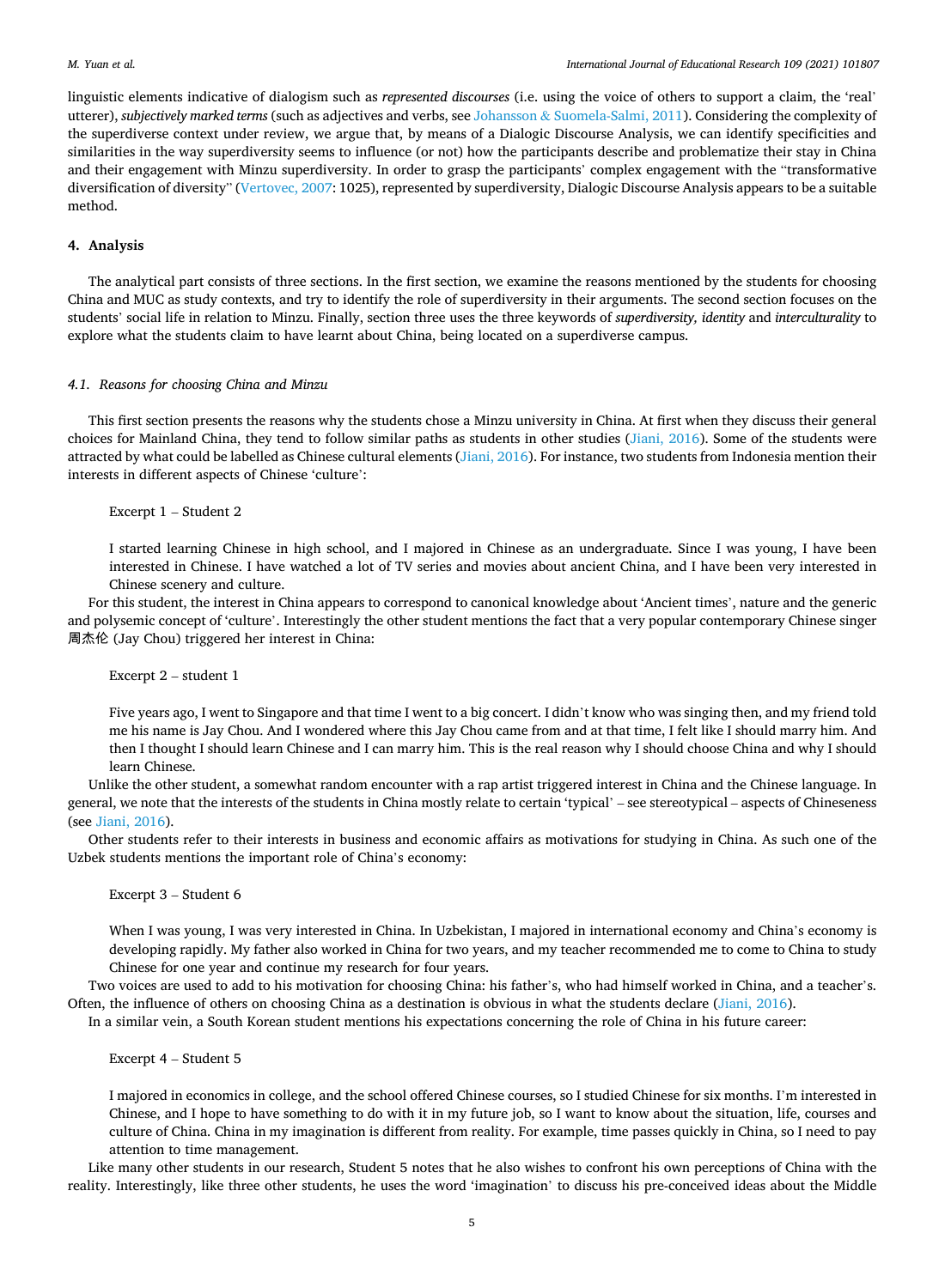Kingdom ("China in my imagination is different from reality"). This could indicate an opening towards Chinese superdiversity, maybe, beyond the monolith (Cheng, 2007).

In what follows we turn to how the students justify their application for programmes at MUC. Here again there appear to be distinctive patterns. Several students mention the recommendations they have received from friends and teachers for choosing MUC, and use different types of dialogism to include their voices:

Excerpt 5 – Student 12

I was introduced by a friend. Through him, I met someone in Congo who told me that the education of MUC was very good, and I believed it.

Excerpt 6 – Student 16

It was fate, because there was one of my senior students who studied in the school, and then she was very good in the school, and then she recommended it to me…

These students, one from Vietnam and one from Congo, have all met someone who was a former student or a current student at MUC from their own countries and decided to apply. The argument that their contact is said to have used is that of the good quality of the institution.

For two students, the choice of MUC relates in/directly to exchange programmes between their home universities and MUC. Student 17, from Italy, was first an exchange student at MUC before joining the institution as a degree student:

Excerpt 7 – Student 17

Actually, for the first time I went to Minzu because I was studying in [a city in Southern Italy], And my university has cooperation with Minzu University. But it is not for Chinese language, it is for Tibetan language. But now there are not a lot of students who study the Tibetan language, so they give me the possibility to study Chinese here.

Through a scholarship meant for those majoring in Tibetan from his Italian university, Student 17 was first able to continue his studies in the Chinese language. One could say that Chinese Minzu superdiversity allowed him indirectly to study in China. Student 1, from Indonesia, also had the opportunity to do an exchange at a top university in Beijing through her home university but chose MUC instead for the following reasons:

Excerpt 8 – Student 1

I should go to Beijing, my university has a cooperation with another university, that is I should choose Renmin University. However, I think I should meet more Chinese people, but not only Han majority, I can meet more ethnic minority people here. And firstly, on the ranks, Minzu University is also a good university in China, and even in Beijing. Secondly, I want to read more about China minority.

Chinese superdiversity seems to have been decisive for Student 1. For her, the other university in Beijing would have meant spending time with 'Han majority' students, while MUC offered opportunities to develop relations with superdiverse individuals.

In general, the students mention their awareness of the fact that MUC is a good university but not as prestigious as other universities such as Peking University or Renmin University. However, like Student 1, the superdiverse profile of the institution seems to have won over. Student 7 from Laos claims that he knew nothing about MUC and checked its profile on the Internet:

Excerpt 9 – Student 7

I checked the internet. MUC came out. MUC is very close to the Chinese People's University [i.e. Renmin University]. I learnt something about it and I thought it was very interesting. There are many ethnic minorities in China, and I would like to know more about them. For foreigners, they only know the Han Minzu. Here, I think some Minzus are very similar to mine. For example, my master's supervisor is Bouyei, and when I learn Bouyei, I feel it is very similar to the language of our nation.

Interestingly Student 7 notes a similarity between his own language group (Laotian speakers) and the Bouyei language spoken by some Chinese Minzu in the Southern Guizhou Province of China. Laotian and Bouyei are both Kra-Dai languages spoken in Southeast Asia and Southern China. The student refers to the imagined voice of the figure of the 'foreigner' (Linell, 1994) in the excerpt – in opposition to his own interest in Minzu superdiversity - to make them say that they don't know much about Minzu.

In excerpt 11, the student from Egypt shares the questions she asked her teacher before choosing MUC. The superdiverse argument is found in the teacher's answers:

Excerpt 10 – Student 9

Before I came here, I asked our teacher, *which university is the best?* He said the university was good for us. There are many ethnic groups in this university. Before we come, we will ask a few questions: *what are the grades of this university?* And there are not so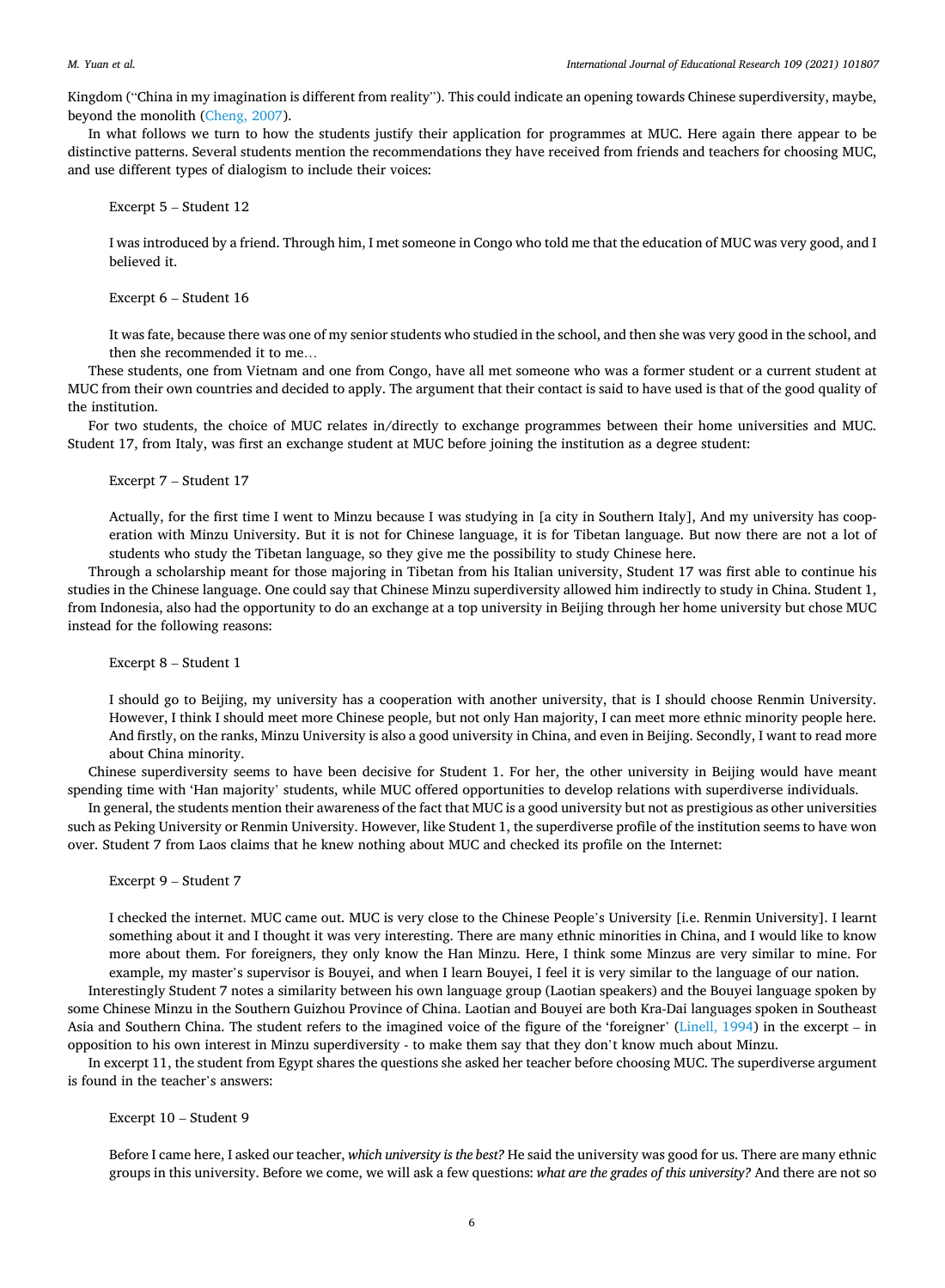many Egyptians here, so I'm one. So, I will have more opportunities to be with the Chinese, and if there are a lot of Egyptians, I will be with the Egyptians.

One extra argument, on top of the benefits of getting to know Chinese superdiversity, is about the low number of students from her own country at MUC. In most research on study abroad in China and other parts of the world, the presence of co-nationals is often seen as counter-productive in terms of adaptation, language use and learning and intercultural awareness since students are said to be spending too much time with each other (e.g.: Pho  $&$  Schartner, 2019). As a student specializing in Chinese language and culture at MUC, opportunities to meet and speak with Chinese speakers are often seen as primordial (Gong et al., 2020).

#### *4.2. A superdiverse social life?*

In this section, we examine how much of an impact a superdiverse institution like MUC might have on the students' social lives. First, we note that Chinese, English and first languages are used to communicate with others, based on individual skills and shared languages. Second the interviews reveal that the students' social lives are represented by interactions with people referred to as 'friends' who seem to be composed of groups of international students from MUC or other universities in Beijing and/or 'Chinese students', who appear to be Han students in most cases. As we shall see references to Minzu are rare when the students discuss their social lives. There could be different reasons why: 1. The students lump together all of them under the label 'Chinese people/students', 2. Minzu aspects are not so relevant to them since they study Chinese and feel the pressure to use the language, 3. A lack of access to Minzu students other than Han.

In general, we get the impression that there is a lack of interaction with Chinese students. This seems to relate to minimum joint activities organized by the university, but also international students flocking together (see similar results in Hussain & Hong, 2019). For Student 16: "Han students and foreign students feel that they can't be in touch with each other because they are cut off". Again, the fact that Han students are systematically mentioned – rather than other Minzu students – might derive from the fact that the students specialize in Chinese and feel the need to practice Chinese - Han people's main language.

For some students, their social lives seem divided between socializing with Chinese and international friends – depending on contexts. As such student 1 clearly dichotomizes these encounters:

# Excerpt 11 – Student 1

I have class with all of my friends, Chinese friends actually. And after I have finished my class, I will always spend time playing with my foreign friends. Maybe for study I will be with my Chinese friends. It will be more helpful and we will help each other. But after the class, Chinese people, you know, they really really like to study hard. But I want to have a balanced life, I should study hard but I will be playing more harder than my study. So, after I finished my class I will be with my foreign friends, because first maybe we can speak English. It will be for us to make me more feel freer. Yeah, because every day we should speak Chinese. It's like after I wake up I should speak Chinese and then I want to sleep I should speak Chinese. It really made me so dizzy.

The compartmentalization of daily social encounters presented by student 1 (and shared by many other students) appears to be utilitarian: time spent with the (generic) Chinese is used for studying, while time with international ('foreign') students is for 'playing'. Several explanations are offered by the student: spending time with international students means using English and thus relaxing, while the use of Chinese makes her feel "dizzy" and pressured. She also uses the typical representation of "Chinese people (…) like to study hard", which is presented as a barrier to socialization after class (Dervin, Härkönen, Yuan, Chen, & Zhang, 2020). Student 4 from Uzbekistan, told us that, at the time of the interview, they were preparing for exams and that he did not get to meet his Chinese friends since they were not in class together anymore.

A minority of the students that we interviewed (one from Korea, another from Congo) admits spending most of their time with conationals.

# Excerpt 12 – Student 5

I usually go out with my classmates after class. We often go to Wudaokou because there are a lot of Korean restaurants and products there. Because there are a lot of Koreans in China.

Wudaokou (五道口), an area in Beijing, close to MUC, is often referred to as *Korea-town* (Kim, 2010). Korean students and entrepreneurs but also Chinese Korean Minzu people hang out in the area. The Congolese student also admits socializing with her co-nationals, while spending time at home and being in contact with her Chinese and foreign friends online:

### Excerpt 13 – Student 12

I usually don't go out. I like to stay home. I like to watch Chinese TV shows and movies. I'm going out with my compatriots. I have a Chinese friend and a foreign friend. But we basically don't see each other. Everyone is very busy and is in their own place. I basically don't go out with the Chinese, but more of my friends, we often exchange on WeChat.

The repetition of the verb 'to go out' structures the student's excerpt: first she claims that she "does not usually go out", second, she refers to going out with her 'compatriots' and third, the verb is used to exclude the 'Chinese' ("I basically don't go out with the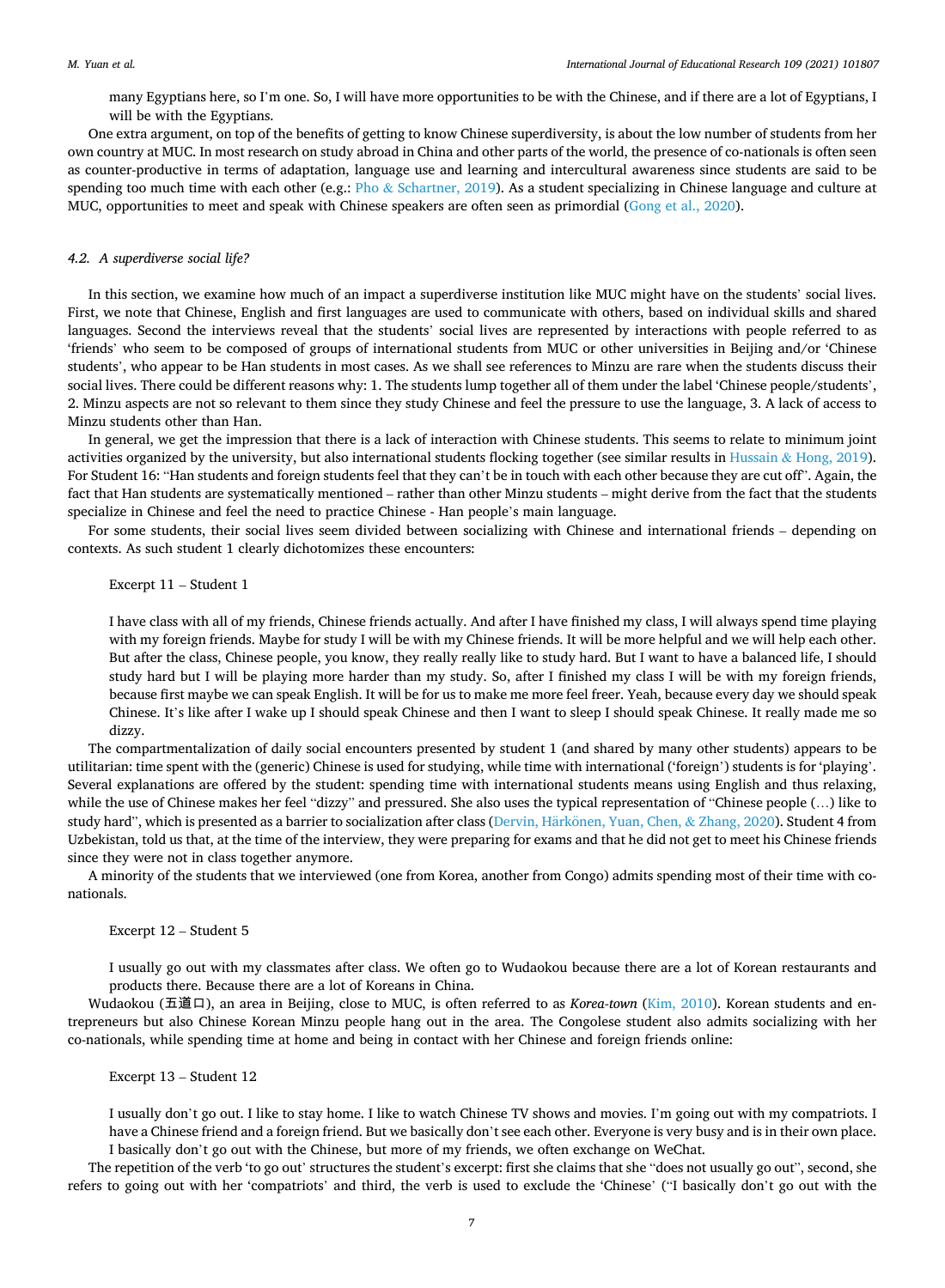Chinese"). Compartmentalization of social interaction is taking place here too.

The Lao student discusses her social interaction, not in terms of nationality but of co-languaging:

Excerpt 14 – Student 7

**Interviewer:** But so, who are your friends here?

**Student 7:** Thai friends.

**Interviewer:** and you speak Chinese together or English?

**Student 7:** we speak Laotian… it's the same language.

Laotian, which is of the same language family as Thai, is inter-intelligible and thus creates opportunities for communication with Thai students. In the next excerpt, which follows the previous one, the interviewer asks the student if his language has some similarities to some Minzu languages spoken in Yunnan Province in Southwestern China:

Excerpt 15 – Student 7

**Interviewer:** Do some ethnic minorities in Yunnan have the same language as yours?

**Student 7:** I'm not in touch with them, but there's a language called Zhuang. Zhuang and our language are a bit the same, but not a lot. For everyday communication, we can understand each other.

Although there could be an opportunity for interacting in a common language, Student 7 does not seem to have reaped the benefit of this similarity with some of China's superdiversity to engage with them.

Only one student, amongst the ones we interviewed, seems to have a big interest in Minzu. In what follows the Italian student describes his social interactions:

Excerpt 16 – Student 17

**Student 17:** I don't have a lot of Han friends. I have a lot of Tibetan friends. A lot of Xinjiang friends. That is why I love Minzu. That is a really good point of this university. You can understand others. All kinds of people who are not Han. China is not Beijing or Shanghai. I love these places, so that is why I chose to come here, because I can understand Tibetan of China. I am a fan of Tibet. All the culture, all the history, I really like it. When I come here, wow… a lot of Tibetan people, I can talk with them.

**Interviewer:** How did you meet them?

**Student 17:** In school it is very easy to meet them. If you bring some football, you can find them. If you go jogging, *hello*... Before I don't like this, for I was always with foreigners, French guy, Irish guy, always together. Now it is different. Because language course students, they are going coming, they are just for four months. But the minority students are always here.

As a reminder this student studied at MUC twice: first as an exchange student, followed by a stay as a degree student. During his first stay, he admits spending most of his time with other international students, but, since he started his degree at MUC he has been able to spend more time with 'minority [Minzu] students'. What this excerpt from the interview shows is that Student 17 is eager to meet Minzu students, especially from Tibet since he is "a fan of Tibet". For the student, the message that his time at Minzu seems to have triggered is that China is not homogeneous (he mentions Beijing, Shanghai and Han people) but superdiverse, through the example of Tibet. When asked directly what his time at MUC did to him in terms of perceiving China, he claims:

Excerpt 17 – Student 17

It changed. Now I can understand more compared to my classmates before. They are studying in Italy, in my university, but they don't know what real China is. I changed my view about China. It is a great experience for me in Minzu. Maybe those who study in other universities in Beijing, it is like going to America. A lot of foreign students, they are the same. But here, you have to face the real China.

What Student 17 seems to explain is that MUC differs from other Chinese universities, giving the example of top universities in Beijing. For the student, being an international student at such institutions is like "going to America", in other words, the student seems to assert that these universities do not create a real sense of *d*´*epaysement*, an English word from the French for the feeling of not being at home, in a foreign or different place, a change of scenery. On the contrary, what MUC seems to be doing to students like him is to allow them to "face the real China". We note that the phrase 'real China' is used twice in this excerpt. Based on what student 7 affirms about Minzu, this phrase could refer to Chinese 'superdiversity'.

Finally, when asked about his travels in China, Student 17 shows that his interest and curiosity about Chinese superdiversity have guided his destination decisions: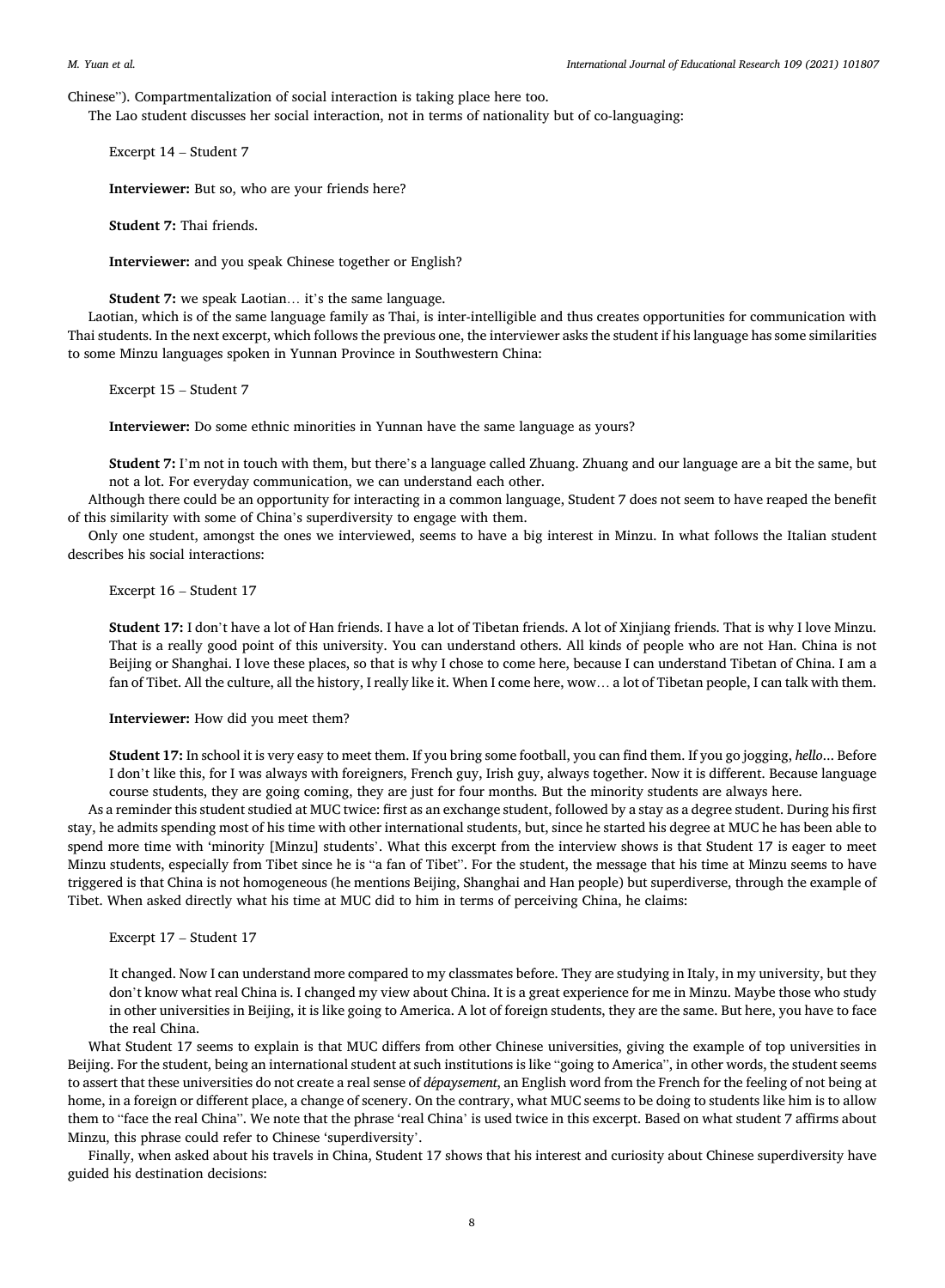Excerpt 18 – Student 17

I was in lots of places in China. Not a lot, cause China is huge. But I have a lot of experience with my friend's family. That was great! I was in my friend's house, because he is a Tujiazu. He said, during the Chinese New Year, *you are here, you are alone, you should come to my house.* I really had such a great time. We went to a lot of places, that was beautiful. I fell in love with China. And I feel *Oh China is amazing*. Because Beijing, I mean, is just a city. But China is all except this big city. Not Shenzhen, Not Shanghai.

Student 17 is the only one who mentions spending time with a Minzu family outside the campus, and outside Beijing. The excerpt is composed of positive evaluative discourses ("That was great!"; "I really had such a great time"; "That was beautiful"; "Oh China is amazing"). Recounting his visit to a friend's family, who was a Tuija, a member of China's eighth largest Minzu in the Wuling Mountains (population of over 8 million), the student describes Chinese superdiversity as different from megacities such as Beijing but also Shanghai and Shenzhen, which he evaluates as "just cit[ies]".

# *4.3. Learning about Chinese superdiversity: identity and interculturality*

Although interaction with Minzu superdiversity appears to be limited in the students' interviews, this section examines if and what the international students seem to have gained in terms of knowledge about Chinese superdiversity. What we noticed is that reflecting on Minzu superdiversity leads students to ponder over identity and interculturality – and in many cases cross-border identities.

Some students admit not being aware of Chinese superdiversity before coming to the Middle Kingdom. This is the case of the student from Pakistan, who explains how he has learnt about Minzu during lectures at MUC:

Excerpt 19 – Student 15

To be honest, coming to China I did not know that China is a country with many ethnic groups. I thought it was only the Han nationality. So, when I first came, I found that there were 56 ethnic groups. I was surprised. Then there are some literary and cultural lessons in our class. Then the teachers often introduce us to all Minzus and their specific culture, so I now learn and understand more.

The use of the phrase "the specific culture" might hint at a limited and culturalist approach to Minzu superdiversity (Holliday, 2010). Student 16 from Vietnam, seems to know more about Chinese superdiversity, especially in relation to cross-border Minzu groups with similar language backgrounds. In the following excerpt, however, the student contrasts the knowledge she thought she had before and during her stay:

Excerpt 20 - Student 16

I also know that there are 56 ethnic groups in China, and some ethnic groups are somewhat similar to us, such as Dai and Jing ethnic groups. Before I came to China, I felt that the language and appearance of the Chinese ethnic minorities were different from those of the Han nationality, and some of their customs were also different. I thought that they were usually on the mountains and seldom came down to the plains. Then when I came to China, I found that it was not completely the case. There were some differences in customs and habits. Every ethnic minority has its own customs and habits. However, their appearance is sometimes not very different from that of the Han nationality.

In the excerpt the student refers to the Dai and Jing Minzu groups in Southeastern China, which she assumed were very different from the Han majority – maybe in terms of economic development, see the comment on them living in the mountains in the excerpt. What the sojourn seems to have contributed for student 16 is an awareness of the continuum of difference-similarity in terms of Chinese Minzu superdiversity (Han + Dai and Jing), thus 'thinking beyond the box' of differentialism and essentialism (Dervin, 2016).

Student 3 from South Korea makes the same comment concerning facial features and physical traits twice (Liu & Dervin, 2020). For her, it was surprising that many Chinese from different Minzu groups did not look 'Chinese':

Excerpt 21 – Student 3

Before I came to China, I only knew that there were 56 nationalities in China. But after I came here, I found many people who don't look like Chinese. They may be ethnic minorities like Russian, Kazakh, Uygur, etc., but they are all Chinese, which surprised me a lot. (…)

I think some people, such as Kazakhs, Uyghurs, they look like westerners, but in fact they are Chinese, which is amazing. In this excerpt the student is made to question her representations of the way Chinese people look – their facial features and physical traits. She notes on two occasions during the interview that some Minzu groups (Chinese Kazakhs, Russians and Uyghurs) look different and even label them as "look[ing] like Westerners – a misidentification reported by some Chinese themselves (e.g. Wu, 1991: 170).

This urges another South Korean to ask the Minzu students he meets on campus their Minzu affiliation as stated in the following excerpt: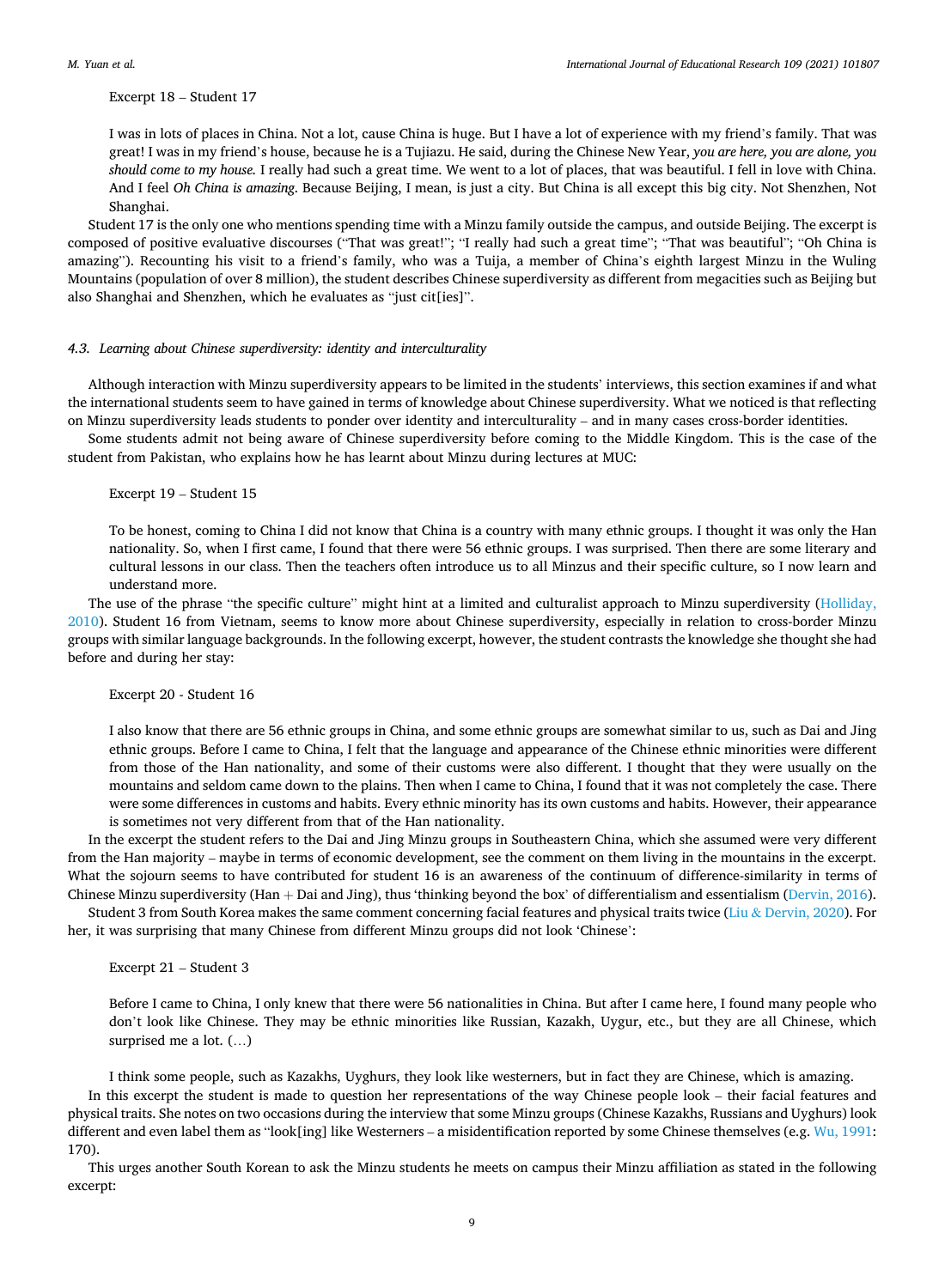Excerpt 22 - Student 5

In class, if I think someone's appearance is different from other people's, I will ask him what ethnic minority he is. After coming here, I can distinguish some of the minorities.

This leads him to assert having learnt to tell the Minzu of some of the people he meets.

Another interesting phenomenon for some of the international students is the proximity between some Minzu groups and their own peoples in terms of culture and language. One can assert that Chinese superdiversity thus makes them reflect on their own identity and interculturality in terms of similarity and difference. Student 7 from Laos comments on clothing from some Minzu groups which were reminiscent of his own:

# Excerpt 23 - Student 7

I went to the Museum of nationalities and saw clothes from the Bai and Zhuang ethnic groups. It reminded me of the ones we have, and we feel very proud. We also want to show it to our Chinese friends. We also have this kind of clothes. Then, I think Chinese ethnic minorities also have their own clothes, but they don't wear them very much. They wear them only on important festivals. But in Laos, we all wear our own national clothes at school or at work.

In this excerpt the student notes similarities between Laotian clothing and Bai and Zhuang Minzu groups (respectively located in Southwest China and the Guangxi Zhuang Autonomous Region in southern China), which he evaluates positively, using a generic 'we', probably referring to his own ethnic group back in Laos ("we feel very proud"). At the end of the excerpt, however, he contrasts usage of the clothes in the two countries. A Vietnamese student also comments on these similarities (student 11) of clothing between Vietnamese and Jing people from southeastern China. This student, like others, wished that MUC organized more joint activities with Minzu students in order to explore such similarities.

Finally, since many of the participants are from border countries, they are often mistaken for being Chinese themselves. Their different accents, facial features and physical traits lead to them being mislabeled. For example, Student 16 from Vietnam explains that many Chinese people think that her accent in Chinese is from the South but they assume, based on her face, that she is from the Xinjiang Uyghur Autonomous Region, bordering Afghanistan, India, Kazakhstan, Kyrgyzstan, Mongolia, Pakistan and Tajikistan, where many Turkic peoples live. The Xinjiang mislabeling was also mentioned by Student 10 from Thailand. Student 11 also from Vietnam explains when asked if she is mistaken for a Minzu student:

Excerpt 24 – Student 11

They don't know what race I am. They only say that I am a minority from Guangxi, or then Yunnan, and then I also say that I am a minority, because I am a jing race. The jing race is the dominant race in our country, but it is a minority in your China and more in Guangxi.

The guessing game from the Chinese concerning her identity makes her describe the fact that she shares an identity with some Minzu Chinese (cross-border identity), that of Jing. She also explains that, unlike China, her 'Minzu' (which she refers to as 'race' in English) in Vietnam is the majority on the other side of the border.

In general, the attitude of the 'Chinese' is presented as very positive towards foreigners. Student 5 from South Korea explains:

Excerpt 25 - Student 5

Once on a train, some Chinese started speaking to me and thought that I was Chinese and offered to say hello to me. Then I said I was a foreigner. *Oh do you want some apples? Do you eat pears?* 

However, Student 6 from Uzbekistan told us of a negative experience based on misidentification:

Excerpt 26 – Student 6

I once lived in a dorm, he thought I was from Xinjiang, the attitude is very bad. I told him I was a foreigner, but he didn't believe me. I showed him my passport. And then he said *I'm sorry. I have water. Would you like to have some?* 

Replaying a dialogue with a dormmate the student shows how the misidentification to a person from Xinjiang led to mistreatment, corrected by revealing the truth about his national identity. The direct quote from the dormmate shows a shift in his attitude once the misidentification is 'corrected'.

# **5. Discussion**

This paper proposed to complement current studies of internationalization of Chinese higher education, focusing on international students from different Belt and Road countries studying for a Master's in Chinese as a Second Language. In the analysis we have used the concept and analytical lens of *superdiversity* to look into the experiences and perceptions of international students at a superdiverse Minzu university in China. Although superdiversity has been used mostly to look into 'Western' contexts of migration (Vertovec, 2007), we have applied it to a specific context of internationalization in the 'Global South' (Ndhlovu, 2015: 29). To our knowledge no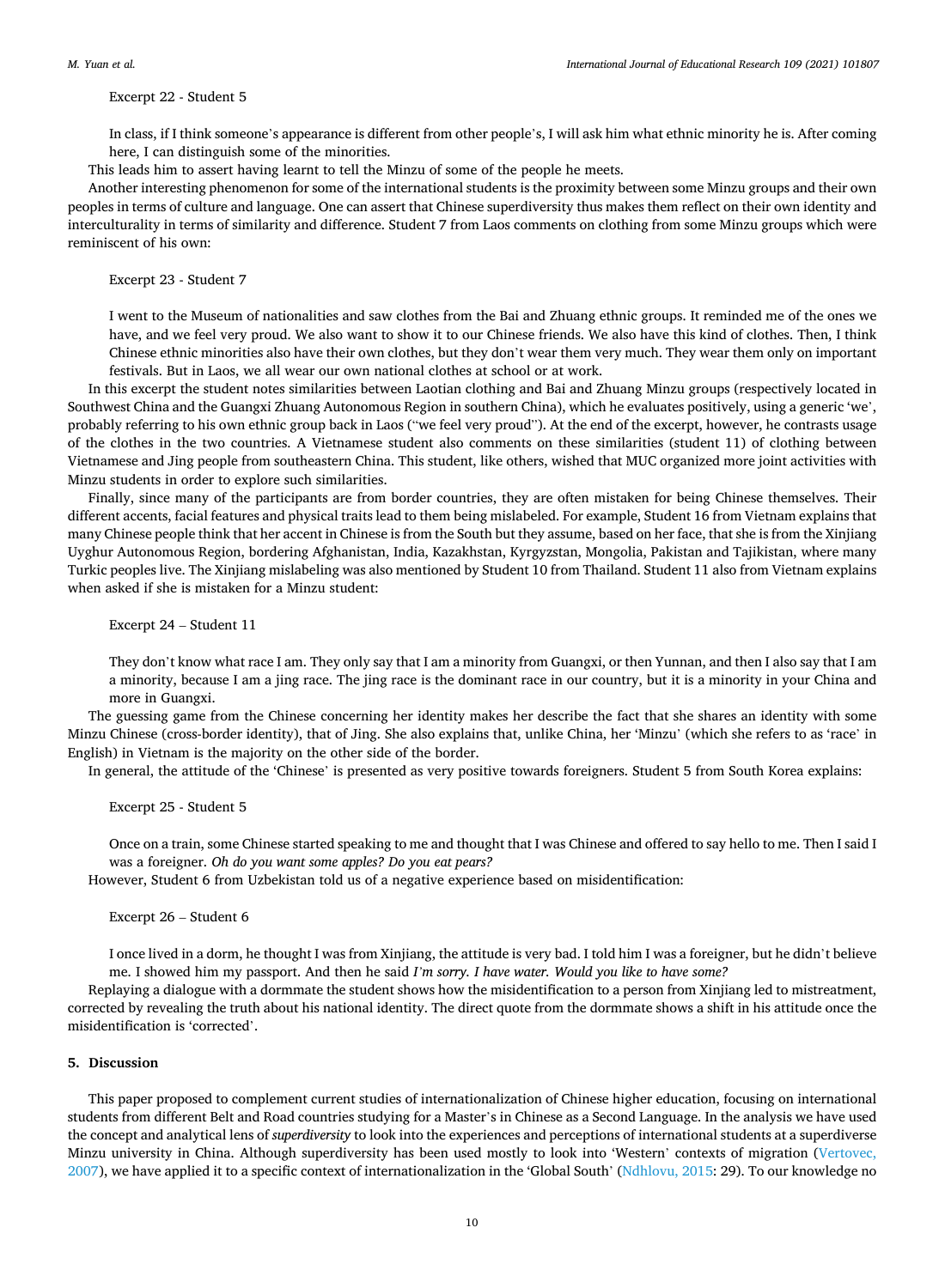previous study has focused on this element in research on study abroad in China or elsewhere.

It is important to note that our study was limited by the choice of international students who specialized in Chinese language and culture, which seemed to have an influence on their interests in exploring Minzu superdiversity. International students specializing in e.g. Minzu anthropology or Minzu 'minority' languages and cultures might have experienced campus superdiversity differently.

The results could confirm that, as a concept and a lens, superdiversity represents a powerful way to analyse international students' intercultural encounters on a superdiverse campus in China. Since the focus is on encounters with 'obvious' diverse Chinese citizens (beyond a homogenized representation of the Chinese as an "empire of uniformity", Jared, 1996) we argue that this analytical framework can help researchers move beyond studies that contribute to essentializing 'locals', questioning the general lack of consideration for the non-Western Other as "complex and sophisticated" (Vertovec, 2007; Holliday, 2010: 74). As a reminder, most studies on international students in China – but also in other contexts – have treated local universities as somewhat homogeneous, purging them of their potential superdiversity. Combining Dialogic Discourse Analysis and elements of superdiversity proves to be useful to complexify research on international students' experiences internationalization of higher education (Song & Xia, 2020).

Three sets of questions concerning the students' experiences of Minzu superdiversity were asked in this study. Although the university is not deemed prestigious compared to top universities in Beijing, we discovered that the "transformative diversification of diversity" (Vertovec, 2007) was reported as a pull factor by most students. In other words, while the students could have registered at a 'better' university, based on recommendations ('dialogical voices' such as friends or teachers) related to the university's superdiversity, they chose to do a degree at MUC. We note that the students' knowledge and awareness of the important aspect of Minzu in Chineseness appear strong when they discuss what they have learnt. They also seem to have modified many of their representations of China as a place of imagined monocentricity (Blommaert, 2015). However, the students' concrete experience of Minzu superdiversity, e.g. in terms of meeting Chinese students of different Minzu, appeared to be limited in most cases to linguistic and cultural snapshots. This might give the impression that Minzu superdiversity serves as a mere slogan in the students' narratives. As such only one student seemed to have made a conscious effort to link up with members of diverse Minzu on and off campus.

Probably the most fascinating aspect of our study is identification relating to cross-border identities. Students coming from China's bordering countries, whose facial features, physical traits and e.g. accents in Chinese make them 'look' and 'sound' Chinese, or like members of Chinese Minzu, have to face situations of misidentification through which they become themselves part of superdiversity, in the sense given to it by Ndhlovu (2015): their perceived identities lead to a lack of predictability for those they meet. For these students Minzu superdiversity serves the purpose of supporting them reflect on identity and interculturality (Holliday, 2010). One could say that their mirrored superdiversity could also trigger reflexivity of the Chinese they meet.

In terms of combining Minzu and superdiversity, we discovered that the way the students discuss Minzu appears to be synonymous with two aspects of superdiversity noted by Vertovec (2017): 'very much' Chinese diversity and the presence of 'more ethnicity'. Discussions of Minzu also demonstrate that its superdiverse characteristics could allow the students to think of China beyond 'the box' (Fanshawe & Sriskandrajah, 2010). In some rare cases, especially because of the misidentification that they experienced, Minzu as superdiversity allowed the students to note some negative aspects of their experiences in China such as discrimination and/or inequality (Vertovec, 2017).

#### **8. Conclusion**

This paper is part of a broader range of studies where we examine different aspects of Minzu higher education in China. This is, to our knowledge, the first paper to discuss the influence of such superdiverse institutions on international students. Placing superdiversity at the centre of analysis in a context of internationalization can allow us to complexify students' experiences and engagement with local environments. As one student puts it in his interview, "here you have to face the real China", meaning: a superdiverse China, beyond the stereotypical image of uniformity (Cheng, 2007). With this paper we call for further exploration of such contexts in order to enrich the knowledge produced about issues of e.g. intercultural awareness, tolerance and identity constructions, in research on internationalized universities.

Our study has some repercussions for both scholars and Ethnic-serving minority institutions like MUC – but also for other institutions which may be categorised as more 'homogeneous'.

First it is important for research on study abroad to expand its vision of 'locality' to correspond to the idea of superdiversity, which cannot but affect (positively but also negatively) any educational context today. Putting an end to treating 'locals' homogeneously in research on internationalization should be a priority (see Holliday, 2010).

Second international students should have the opportunity to reflect critically on locality through the lens of superdiversity in e.g. courses on interculturality to gain knowledge and analytical tools to open up their mind to its omnipresence. What is more the students should be given opportunities to meet and discuss these issues with as many different 'local' people as possible, avoiding too much compartmentalization of social interactions. As such, a context like MUC represents an ideal laboratory for such work. While they reflect on Chinese superdiversity, international students should also be equipped to transfer these reflexive skills to their own context. According to Abdallah-Pretceille (2004), seeing superdiversity in Self can also help see and accept superdiversity in the Other.

Finally, for the 'locals', there also appears to be a necessity to learn to question assumptions about facial features, physical traits and identities in order to open up to the superdiversity of the Other too and avoid misjudging – and at times 'mistreating' – them. Becoming aware of one's own superdiversity could also help 'guests' (international students) open up to seeing themselves beyond a monolith.